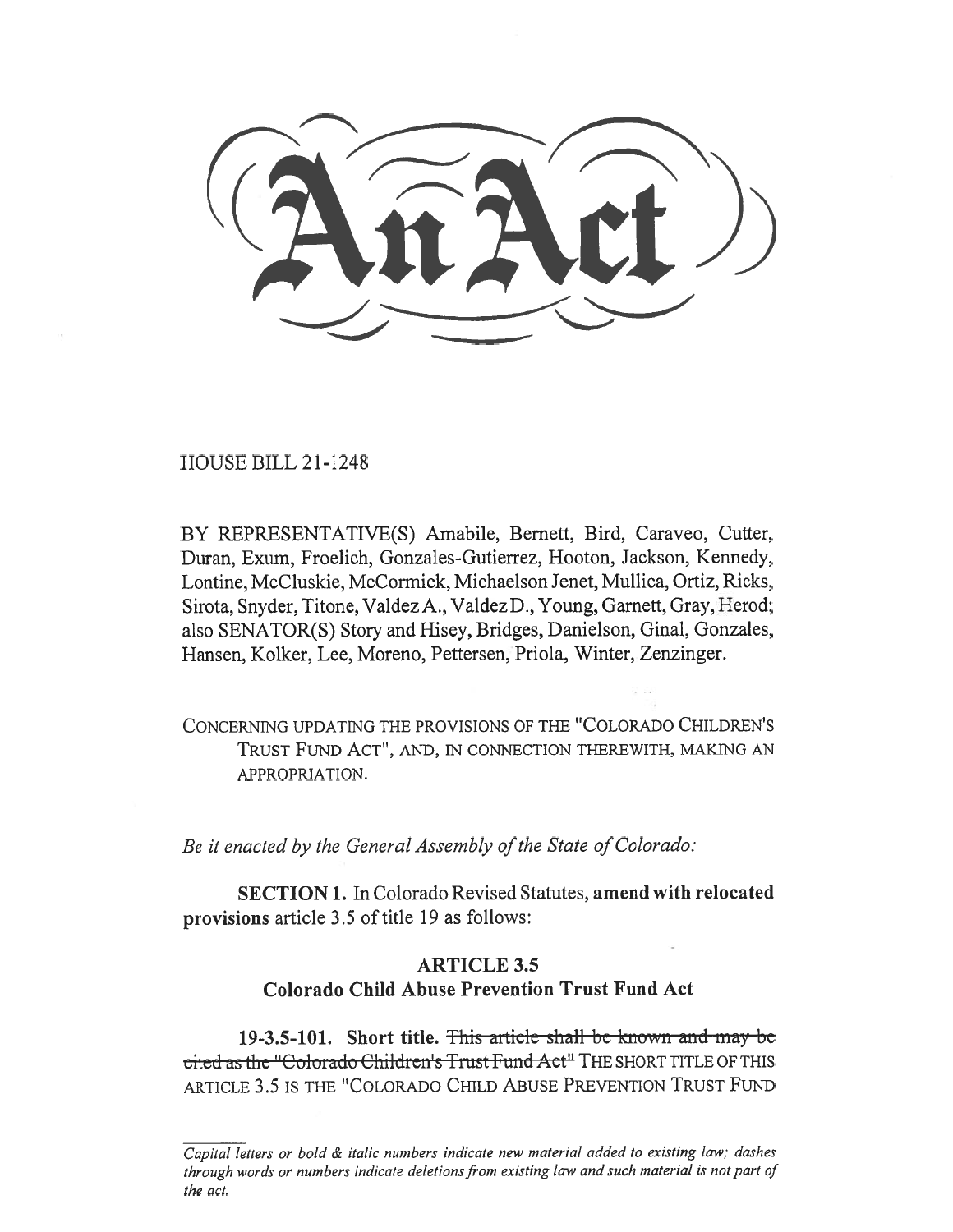ACT".

19-3.5-102. Legislative declaration. (1) The general assembly hereby finds that:

(a) Child abuse and neglect are a threat to the family unit and impose major expenses on society; The general assembly further finds that

(b) There is a need to assist private and public agencies in identifying, planning, and establishing statewide programs for the prevention of child abuse and neglect; AND

(c) THE TYPES OF TRAUMA EXPERIENCED BY CHILDREN WHO ARE UNDER EIGHTEEN YEARS OF AGE INCLUDE CHILDHOOD EMOTIONAL, PHYSICAL, AND SEXUAL ABUSE; EMOTIONAL AND PHYSICAL NEGLECT; HOUSING INSECURITY AND POVERTY; AND HOUSEHOLD CHALLENGES, INCLUDING GROWING UP IN A HOUSEHOLD WITH SUBSTANCE ABUSE, MENTAL HEALTH DISORDERS, VIOLENCE, OR PARENTAL INCARCERATION. ADVERSE CHILDHOOD EXPERIENCES SUCH AS THESE HAVE BEEN SHOWN TO HAVE A LIFELONG IMPACT ON HEALTH, BEHAVIOR, AND AGE OF MORTALITY.

(2) It is the purpose of this article ARTICLE 3.5 to promote primary and secondary prevention and education programs that are designed to PREVENT CHILD TRAUMA AND MALTREATMENT BEFORE IT OCCURS, lessen the occurrence of child abuse and neglect, and to MITIGATE THE IMPACTS OF ADVERSE CHILDHOOD EXPERIENCES TO reduce the need for state intervention in-child-abuse and neglect prevention and education THROUGH CHILD WELFARE ACTIONS AND ECONOMIC SUPPORT FOR FAMILIES EXPERIENCING POVERTY.

19-3.5-103. <del>Definitions. (Repealed)</del> [Formerly 19-3.5-104] Colorado child abuse prevention board - creation members - terms - vacancies. (1)  $(a)$  - There is hereby created, in the department of public-health-and-environment, the Colorado children's trust fund board. The board shall exercise its powers and duties as if transferred by  $\alpha$  type 2 transfer.

 $(b)$  The Colorado children's trust fund CHILD ABUSE PREVENTION board, REFERRED TO IN THIS ARTICLE 3.5 AS THE "BOARD", is transferred to the department of human services FROM THE DEPARTMENT OF PUBLIC

#### PAGE 2-HOUSE BILL 21-1248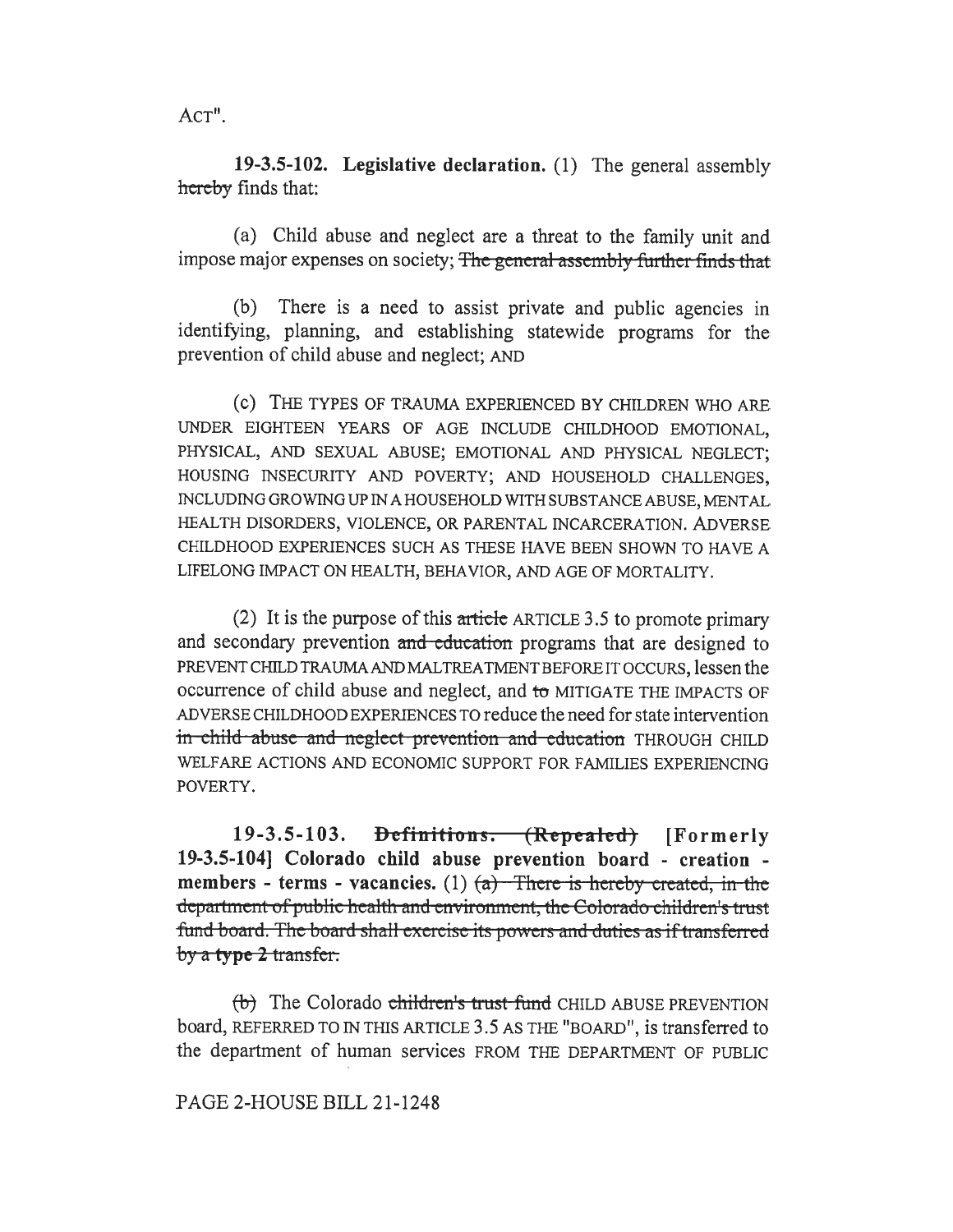HEALTH AND ENVIRONMENT. The board shall exercise its powers and duties as if transferred by a type 2 transfer. Persons appointed to the Colorado children's trust fund board shall continue serving until completion of their terms and may be reappointed as provided in this section.

(2) The board consists of ninc SEVENTEEN members, WITH A CONSIDERATION FOR GEOGRAPHIC DIVERSITY, as follows:

(a) The executive director of the department of human services or his designee: ONE PERSON FROM THE DEPARTMENT OF HUMAN SERVICES' DIVISION OF CHILD WELFARE, APPOINTED BY THE EXECUTIVE DIRECTOR OF THE DEPARTMENT OF HUMAN SERVICES;

 $(a.5)$  (b) The executive director of the department of public health and environment or such THE EXECUTIVE director's designee;

 $(\theta)$  (c) The commissioner of education or his THE COMMISSIONER's designee; and

 $\left(\frac{c}{c}\right)$  (d)  $\frac{c}{c}$  Two persons appointed by the governor and confirmed by the senate five of whom shall be WHO ARE knowledgeable in the area of child abuse prevention and represent some of the following areas: Law enforcement, medicine, law, business, PUBLIC POLICY, mental health, domestic relations; child abuse prevention; education; INTIMATE PARTNER VIOLENCE, EARLY CHILDHOOD EDUCATION, K-12 EDUCATION, REDUCING POVERTY AND HELPING FAMILIES GAIN ECONOMIC STABILITY, THE CONNECTION BETWEEN HOUSING INSTABILITY AND TRAUMA, HIGHER EDUCATION, RESEARCH AND PROGRAM EVALUATION, and social work. and one who is a parent-or a representative-of-a-parent-organization. In making appointments to the board, the governor is encouraged to include representation by at least one member who is a person with a disability, as defined in section 24-34-301 (2.5), a family member of a person with a disability, or a member of an advocacy group for persons with disabilities, provided that SO LONG AS the other requirements of this subsection  $(2)(c)$ SUBSECTION (2)(d) are met.

(e) THE EXECUTIVE DIRECTOR OF THE DEPARTMENT OF HEALTH CARE POLICY AND FINANCING OR THE EXECUTIVE DIRECTOR'S DESIGNEE;

(f) THE EXECUTIVE DIRECTOR OF THE DEPARTMENT OF LOCAL

PAGE 3-HOUSE BILL 21-1248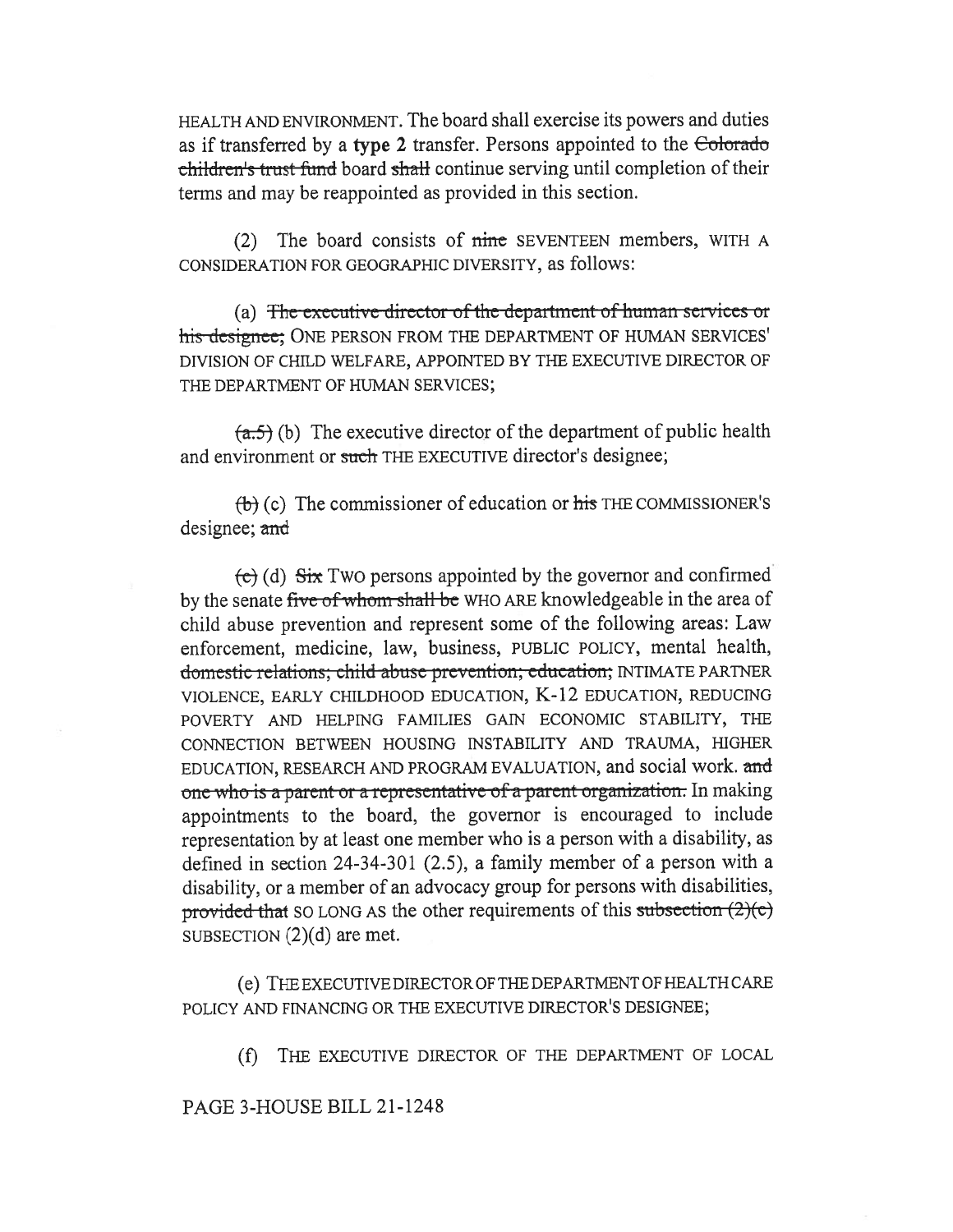AFFAIRS OR THE EXECUTIVE DIRECTOR'S DESIGNEE;

(g) THE CHILD PROTECTION OMBUDSMAN, AS APPOINTED PURSUANT TO SECTION 19-3.3-102;

(h) FOUR APPOINTEES WHO REPRESENT COUNTY LEADERSHIP, AS EITHER A COUNTY COMMISSIONER OR A DIRECTOR OF PUBLIC HEALTH OR OF HUMAN OR SOCIAL SERVICES, AS DESIGNATED BY STATEWIDE ORGANIZATIONS REPRESENTING COUNTY COMMISSIONERS, HUMAN SERVICES DIRECTORS, AND PUBLIC HEALTH OFFICIALS, THREE OF WHOM MUST HAVE EXPERTISE IN HUMAN SERVICES OR CHILD WELFARE PRACTICE;

(i) THREE MEMBERS APPOINTED BY THE EXECUTIVE DIRECTOR OF THE DEPARTMENT OF HUMAN SERVICES. SUCH APPOINTEES MUST BE COMMUNITY MEMBERS WITH LIVED EXPERIENCE THAT CAN INCLUDE CHILDHOOD HISTORY OF ADVERSE CHILDHOOD EXPERIENCES OR EXPERIENCE PARTICIPATING IN PREVENTION, PARENTING, OR FAMILY STRENGTHENING PROGRAMS. ONE OF THE THREE APPOINTEES MUST BE A PARENT.

(j) ONE MEMBER WHO IS A MEMBER OF THE SENATE AND WHO IS APPOINTED BY THE PRESIDENT OF THE SENATE AND ONE MEMBER WHO IS A MEMBER OF THE HOUSE OF REPRESENTATIVES AND WHO IS APPOINTED BY THE SPEAKER OF THE HOUSE OF REPRESENTATIVES.

 $(3)$  (a) Each appointed member of the board shall serve for SERVES a term of three years. except that the original members appointed by the governor-shall serve-staggered-terms not to-exceed three years. to-be decided by the board.

(b) THE ORIGINAL APPOINTING ENTITY SHALL FILL a vacancy on the board shall be filled for the balance of the BOARD MEMBER'S unexpired term.

(c) A BOARD MEMBER, WHETHER ORIGINAL OR OTHERWISE, MAY NOT SERVE MORE THAN TWO CONSECUTIVE TERMS.

(4) The board shall meet regularly and shall adopt its own rules of procedure.

(5) EXCEPT AS PROVIDED IN SECTION 2-2-326, members shall serve

PAGE 4-HOUSE BILL 21-1248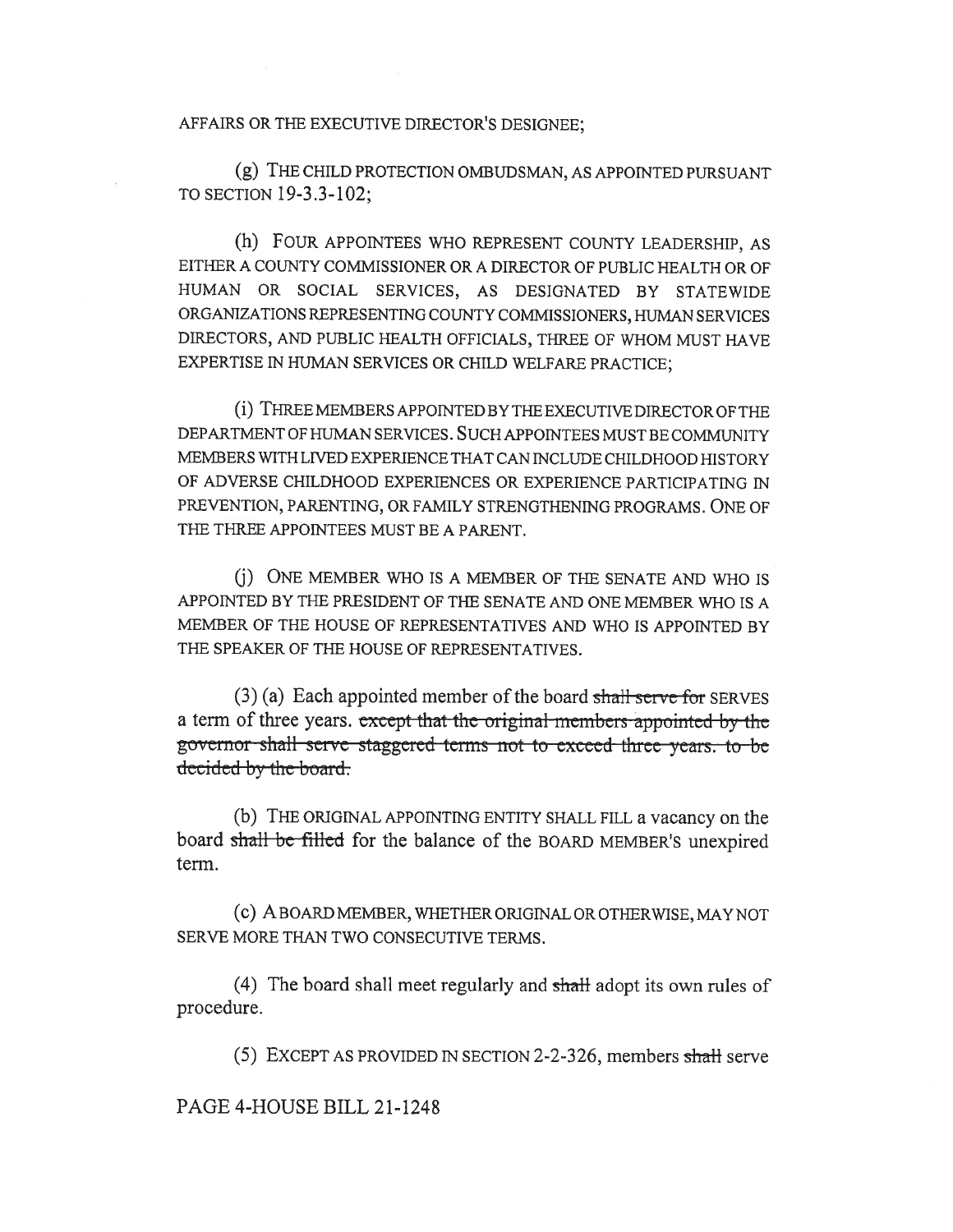without compensation but shall be ARE entitled to reimbursement for actual and necessary expenses incurred in the performance of their duties.

19-3.5-104. [Formerly 19-3.5-105] Powers and duties of the board. (1) The board has the following powers and duties:

(a) To provide for the coordination and exchange of information on the establishment and maintenance of primary and secondary prevention programs TO ADVISE AND MAKE RECOMMENDATIONS TO THE GOVERNOR, STATE AGENCIES, AND OTHER RELEVANT ENTITIES CONCERNING THE IMPLEMENTATION OF AND FUTURE REVISIONS TO ANY STATE PLAN DEVELOPED TO PREVENT CHILD MALTREATMENT;

(b) To develop and publicize criteria regarding grants from the trust fund, including the duration of grants and any requirements for matching funds which are received from the trust fund; TO DEVELOP STRATEGIES AND MONITOR EFFORTS TO ACHIEVE:

(I) INCREASES IN CHILD WELL-BEING AND ACHIEVEMENT;

(II) INCREASES IN CAREGIVER WELL-BEING AND ACHIEVEMENT;

(III) INCREASES IN CONSISTENT HIGH-QUALITY CAREGIVING;

INCREASES IN SAFE, SUPPORTIVE NEIGHBORHOODS AND  $(IV)$ **COMMUNITIES; AND** 

(V) DECREASES IN THE INCIDENCE OF CHILD MALTREATMENT AND CHILD MALTREATMENT FATALITIES;

(c) To review and monitor the expenditure of moneys by recipients TO ASSIST PUBLIC AND PRIVATE AGENCIES IN COORDINATING EFFORTS ON BEHALF OF FAMILIES, INCLUDING SECURING FUNDING AND ADDITIONAL INVESTMENTS FOR SERVICES AND PROGRAMS, AND IMPROVING ACCESS TO THESE SERVICES FOR CHILDREN AND THEIR FAMILIES;

## $(d)$  Repealed.

 $(e)$  (d) To accept grants from the federal government as well as to solicit and accept contributions, grants, gifts, bequests, and donations from

## PAGE 5-HOUSE BILL 21-1248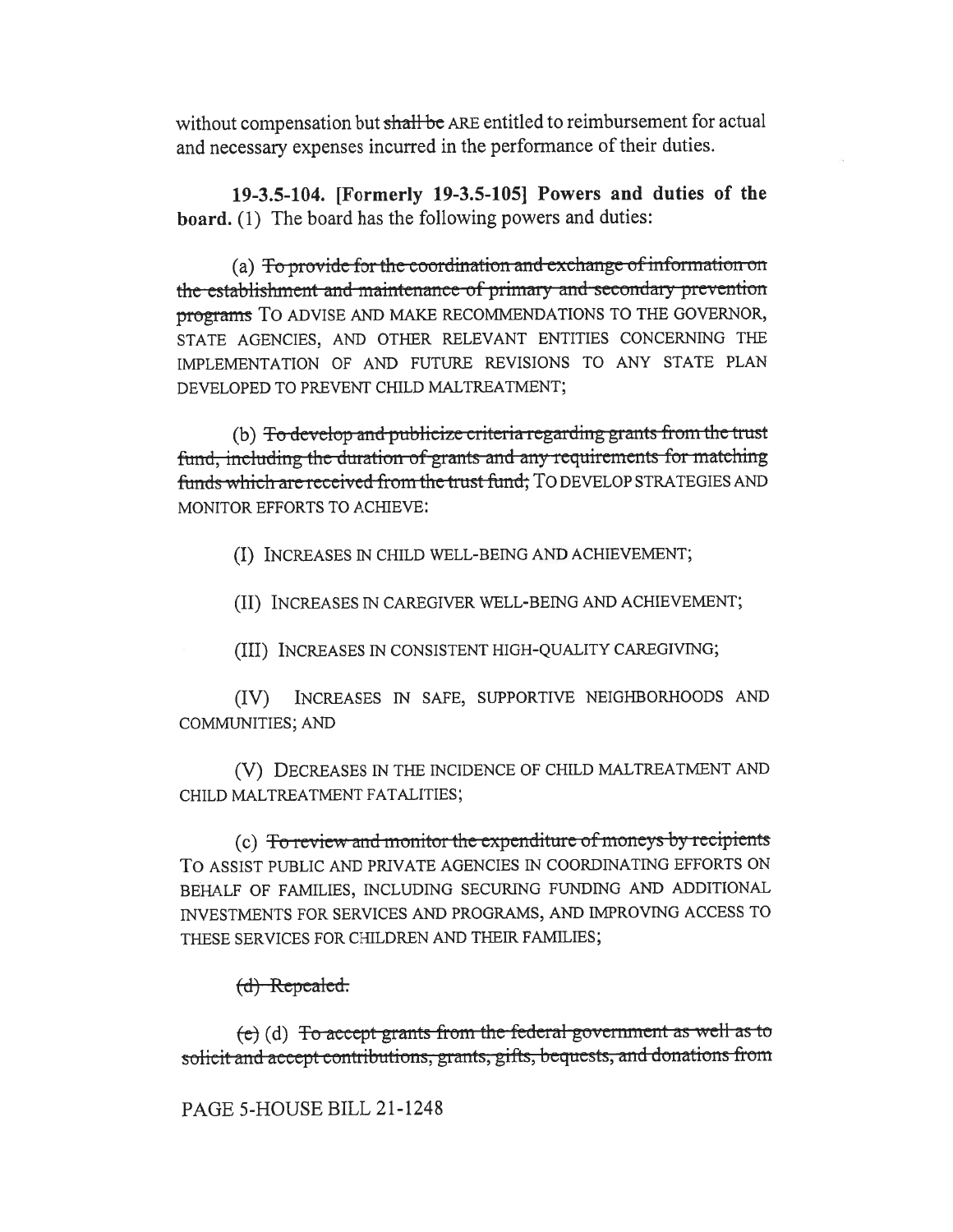individuals, private organizations, and foundations TO PROVIDE FOR THE COORDINATION AND EXCHANGE OF INFORMATION CONCERNING THE ESTABLISHMENT AND MAINTENANCE OF PRIMARY AND SECONDARY PREVENTION PROGRAMS AND TO FACILITATE THE EXCHANGE OF INFORMATION BETWEEN GROUPS CONCERNED WITH CHILD MALTREATMENT;

 $(f)$  (f) (e) (I) To expend moneys of the trust fund for the establishment, promotion, and maintenance of primary and secondary prevention programs, including pilot programs, for programs to prevent and reduce the occurrence of prenatal drug exposure, and for operational expenses of the board; TO IDENTIFY OPPORTUNITIES FOR, AND BARRIERS TO, THE ALIGNMENT OF STANDARDS, RULES, POLICIES, AND PROCEDURES ACROSS PROGRAMS AND AGENCIES THAT SUPPORT FAMILIES. THE BOARD SHALL SUBMIT RECOMMENDATIONS DEVELOPED PURSUANT TO THIS SUBSECTION (1 )(e)(I) TO THE DEPARTMENT OF HUMAN SERVICES, WHICH SHALL THEN INCLUDE SUCH RECOMMENDATIONS AS PART OF ITS PRESENTATION TO ITS COMMITTEE OF REFERENCE AT A HEARING HELD PURSUANT TO SECTION 2-7-203 (2)(a) OF THE "STATE MEASUREMENT FOR ACCOUNTABLE, RESPONSIVE, AND TRANSPARENT (SMART) GOVERNMENT ACT" IN JANUARY 2022.

(II) THE BOARD SHALL ALSO PROVIDE ONGOING RECOMMENDATIONS ON CHANGES TO ENHANCE THE ALIGNMENT AND PROVISION OF SERVICES AND SUPPORTS FOR FAMILIES TO PREVENT CHILD TRAUMA AND MALTREATMENT TO APPROPRIATE GOVERNMENT AND NONPROFIT AGENCIES AND POLICY BOARDS.

(f.5) To expend the money of the trust-fund-for the development;<br>promotion, maintenance, and monitoring of an evidence-based or research-based child sexual abuse prevention training model to prevent and reduce the-occurrence of child-sexual-abuse. The training model must-be available to persons who interact with young children, including but not limited to parents, child care providers, librarians, church staff and volunteers, medical professionals, family resource centers staff, and other mandatory reporters of child abuse and neglect.

 $(g)$  (f) To sue and be sued-as a board-without individual-liability for acts of the board TO COLLABORATE WITH OTHER RELEVANT BOARDS, COMMISSIONS, AND COUNCILS THAT EXIST WITHIN THE EXECUTIVE BRANCH TO ADDRESS SERVICES AND SUPPORTS FOR FAMILIES;

### PAGE 6-HOUSE BILL 21-1248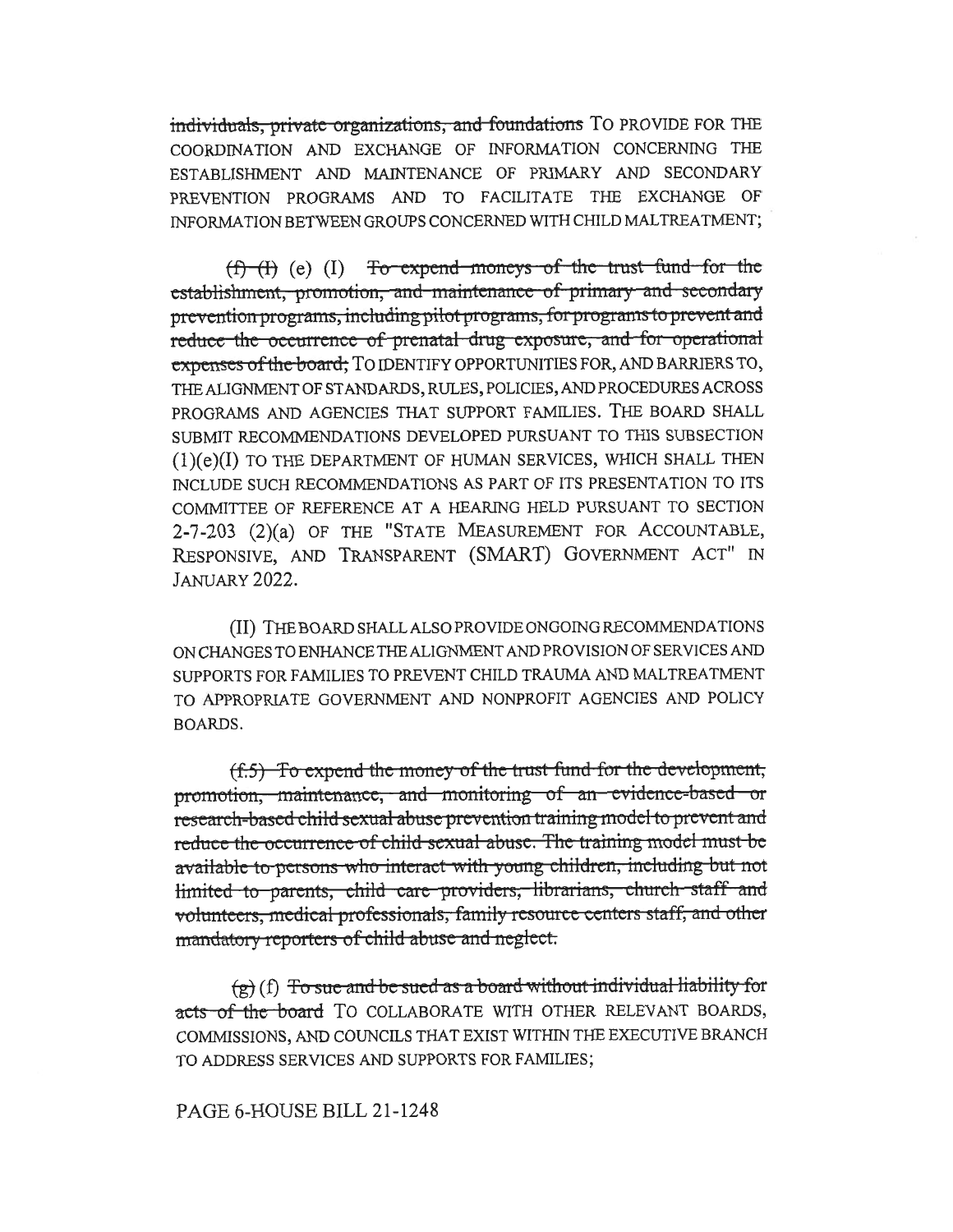$(h)$  (g) To exercise any other powers or perform any other duties which are consistent with the purposes for which the board was created and which are reasonably necessary for the fulfillment of the board's responsibilities. To PROMOTE ACADEMIC RESEARCH ON THE EFFICACY AND COST-EFFECTIVENESS OF CHILD MALTREATMENT PREVENTION INITIATIVES;

 $(i)$  and  $(i)$  Repealed.

(h) TO DISTRIBUTE MONEY AND MAKE GRANT AWARDS FROM THE COLORADO CHILD ABUSE PREVENTION TRUST FUND, CREATED IN SECTION 19-3.5-105, IN ACCORDANCE WITH SECTION 19-3.5-106 AND FOR:

 $(I)$ THE ESTABLISHMENT, PROMOTION, AND MAINTENANCE OF PRIMARY AND SECONDARY CHILD MALTREATMENT PREVENTION PROGRAMS, INCLUDING PILOT PROGRAMS OR SERVICES IDENTIFIED IN THE FEDERAL TITLE IV-E PREVENTION SERVICES CLEARINGHOUSE AND PROGRAMS THAT ARE UNDER EVALUATION FOR PURPOSES OF PETITIONING THE FEDERAL GOVERNMENT FOR INCLUSION IN THE FEDERAL TITLE IV-E PREVENTION SERVICES CLEARINGHOUSE;

(II) PROGRAMS TO PREVENT CHILD SEXUAL ABUSE;

(III) PROGRAMS TO REDUCE THE OCCURRENCE OF PRENATAL SUBSTANCE EXPOSURE;

(IV) PROGRAMS TO REDUCE THE OCCURRENCE OF OTHER ADVERSE CHILDHOOD EXPERIENCES;

(V) PROGRAMS TO REDUCE POVERTY OR HELP FAMILIES GET OUT OF POVERTY;

(VI) PROGRAMS TO CREATE HOUSING STABILITY; AND

OPERATIONAL EXPENSES OF THE BOARD, INCLUDING  $(VII)$ ALLOWABLE EXPENSES PURSUANT TO SECTION 19-3.5-103 (5);

(i) TO ACCEPT GRANTS FROM THE FEDERAL GOVERNMENT, AS WELL AS TO SOLICIT AND ACCEPT CONTRIBUTIONS, GRANTS, GIFTS, BEQUESTS, AND DONATIONS FROM INDIVIDUALS, PRIVATE ORGANIZATIONS, AND FOUNDATIONS; AND

PAGE 7-HOUSE BILL 21-1248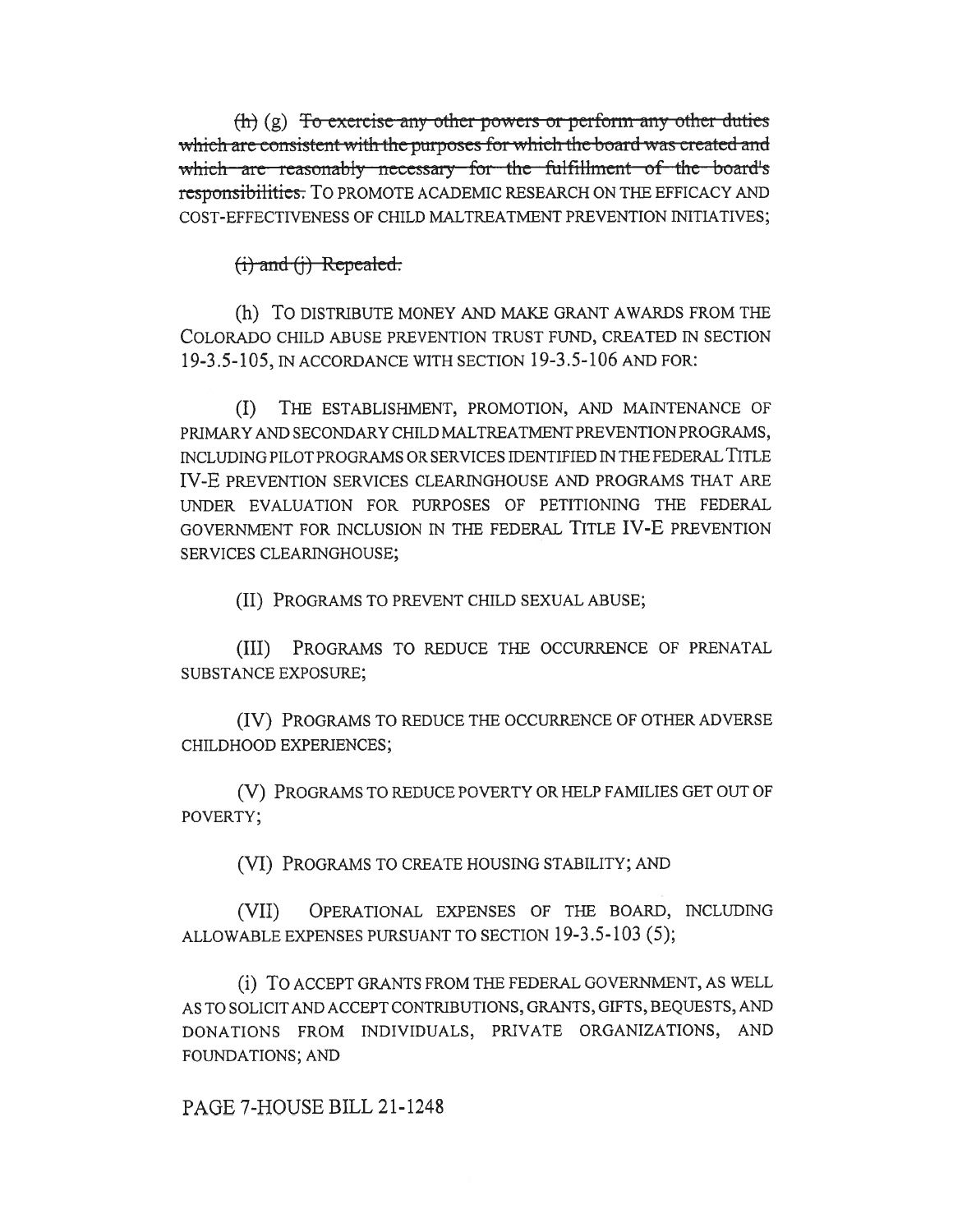(j) To EXERCISE OR PERFORM ANY OTHER POWERS OR DUTIES CONSISTENT WITH THE PURPOSES FOR WHICH THE BOARD WAS CREATED AND THAT ARE REASONABLY NECESSARY FOR THE FULFILLMENT OF THE BOARD'S RESPONSIBILITIES AS SET FORTH IN THIS SECTION.

19-3.5-105. [Formerly 19-3.5-106] Colorado child abuse prevention trust fund - creation - source of funds. (1) There is hereby created in the state treasury the Colorado children's CHILD ABUSE PREVENTION trust fund, which shall-be-administered-by-the-board-and-whichshall consist of REFERRED TO IN THIS ARTICLE 3.5 AS THE "TRUST FUND". THE BOARD SHALL ADMINISTER THE TRUST FUND, WHICH CONSISTS OF:

(a)  $\overline{All}$  moneys which shall be MONEY transferred thereto INTO THE TRUST FUND in accordance with section 13-32-101 (5)(a)(I);  $C.R.S.;$  and

(b)  $\overrightarrow{All}$  moneys MONEY collected by the board pursuant to section  $19-3.5-105$  (1)(e) SECTION 19-3.5-104 (1)(i) from federal grants and other contributions, grants, gifts, bequests, AND donations. and any moncys appropriated thereto by the state. Such moneys shall MONEY MUST be transmitted to the state treasurer, for credit WHO SHALL CREDIT THE MONEY to the trust fund; AND

(c) ANY MONEY APPROPRIATED TO THE TRUST FUND BY THE STATE; AND

(d) REIMBURSEMENT MONEY RECEIVED FOR PREVENTION SERVICES AND PROGRAMS IDENTIFIED IN THE FEDERAL TITLE IV-E CLEARINGHOUSE PURSUANT TO THE FEDERAL "FAMILY FIRST PREVENTION SERVICES ACT OF 2018". BEGINNING JULY 1, 2021, THE STATE DEPARTMENT SHALL TRANSMIT FEDERAL TITLE IV-E REIMBURSEMENTS FOR PREVENTION SERVICES TO THE STATE TREASURER WHO SHALL CREDIT THE REIMBURSEMENTS TO THE TRUST FUND.

(2) THE TRUST FUND SHALL CLAIM FEDERAL TITLE IV-E REIMBURSEMENT FOR ALL ELIGIBLE GRANTS FOR PREVENTION SERVICES ON THE FEDERAL TITLE IV-E PREVENTION SERVICES CLEARINGHOUSE.

 $(2)$  (3) All moneys MONEY in the fund shall be IS subject to annual appropriation by the general assembly. Any moneys not appropriated shall remain MONEY REMAINING in the fund and shall MUST not be transferred to

#### PAGE 8-HOUSE BILL 21-1248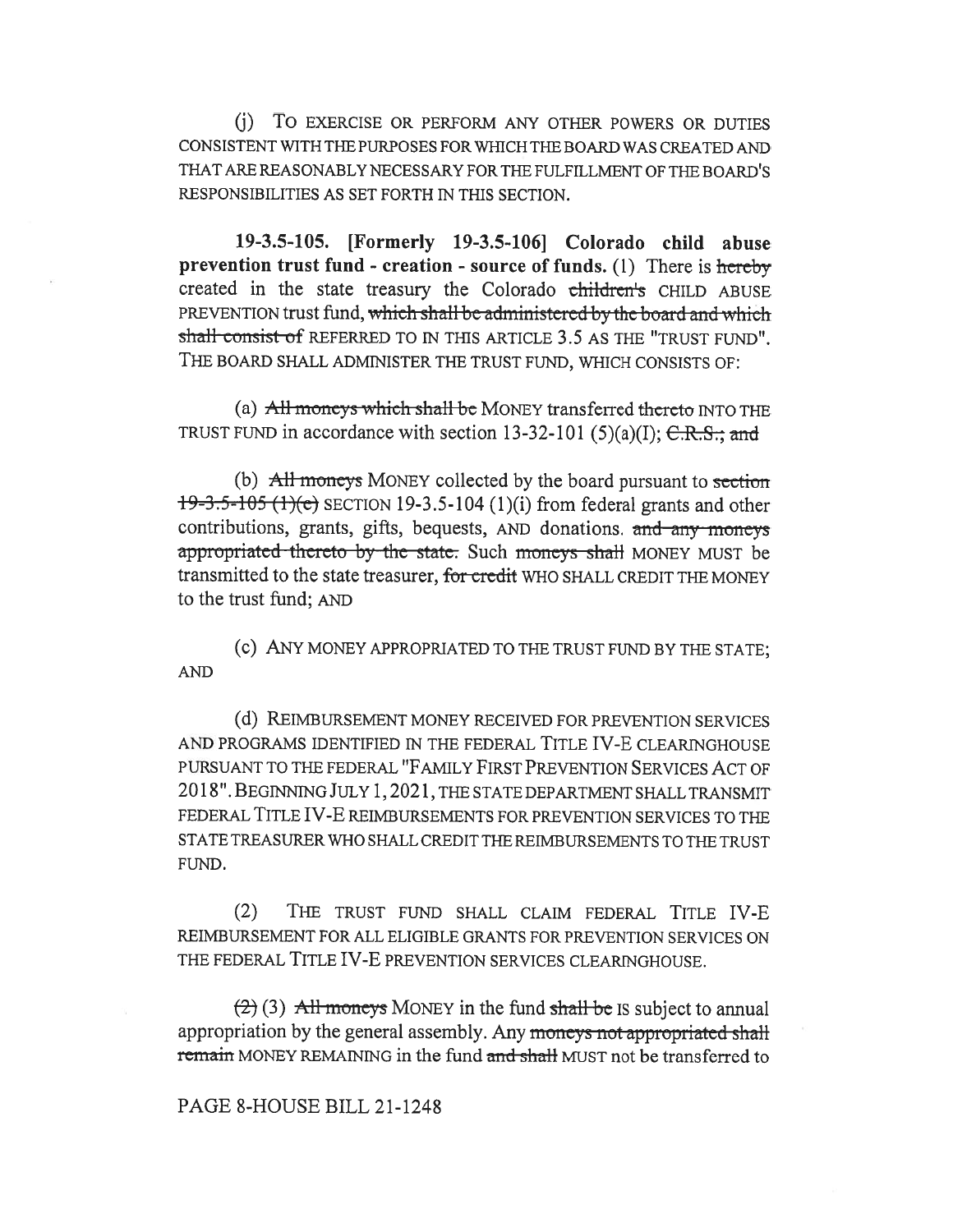or revert to the general fund of the state at the end of any fiscal year. Any interest earned on the investment or deposit of moneys MONEY in the fund shall MUST also remain in the fund and shall MUST not be credited to the general fund of the state.

 $(3)$  Repealed.

19-3.5-106. [Formerly 19-3.5-107] Disbursement of grants from the trust fund - restrictions. (1) Grants may be awarded to provide money for the start-up, continuance, or expansion of primary or secondary prevention programs, including pilot programs and home visitation programs, to provide educational and public informational seminars EDUCATIONAL PROGRAMS FOR PROFES SIONALS AND THE PUBLIC, and to study and evaluate primary and secondary prevention programs. pilot programs, and home visitation programs. In addition, grants may be awarded for programs to prevent and reduce the occurrence of prenatal drug SUBSTANCE exposure and an evidence-based or research-based child sexual abuse prevention training model to prevent and reduce the occurrence of child sexual abuse.

(2) THE DISTRIBUTION OF MONEY CREDITED TO THE TRUST FUND BY REIMBURSEMENT FOR PREVENTION SERVICES AND PROGRAMS IDENTIFIED IN THE FEDERAL TITLE IV-E PREVENTION SERVICES CLEARINGHOUSE MUST FUND PROGRAMS AND SERVICES THAT ALIGN WITH THE STATE'S PREVENTION STRATEGY, PURSUANT TO THE FEDERAL "FAMILY FIRST PREVENTION SERVICES ACT OF 2018", INCLUDING CONSIDERATION OF VARIABLE NEEDS AND RESOURCES ACROSS THE STATE AND DATA-DRIVEN APPROACHES, AND BE INFORMED BY THE STATE DEPARTMENT IN CONSULTATION WITH COUNTY DEPARTMENTS AND OTHER ENTITIES THAT DELIVER THE ELIGIBLE SERVICES OR PROGRAMS. ELIGIBLE SERVICES OR PROGRAMS MAY INCLUDE THOSE UNDER EVALUATION FOR THE PURPOSES OF PETITIONING THE FEDERAL GOVERNMENT FOR INCLUSION IN THE FEDERAL TITLE IV-E PREVENTION SERVICES CLEARINGHOUSE; EXCEPT THAT, IF THE SERVICE OR PROGRAM AT THE TIME OF FEDERAL REVIEW IS RATED TO NOT MEET CRITERIA FOR INCLUSION IN THE FEDERAL TITLE IV-E PREVENTION SERVICES CLEARINGHOUSE, MONEY CREDITED TO THE TRUST FUND BY REIMBURSEMENT FOR PREVENTION SERVICES MUST NOT BE ALLOCATED FOR THAT PURPOSE IN THE NEXT FISCAL YEAR, UNLESS THERE IS AN EVALUATION OF THE SERVICE OR PROGRAM ALREADY UNDERWAY THAT WILL BUILD SUBSTANTIAL NEW EVIDENCE THAT HAS THE POTENTIAL TO CHANGE THE

PAGE 9-HOUSE BILL 21-1248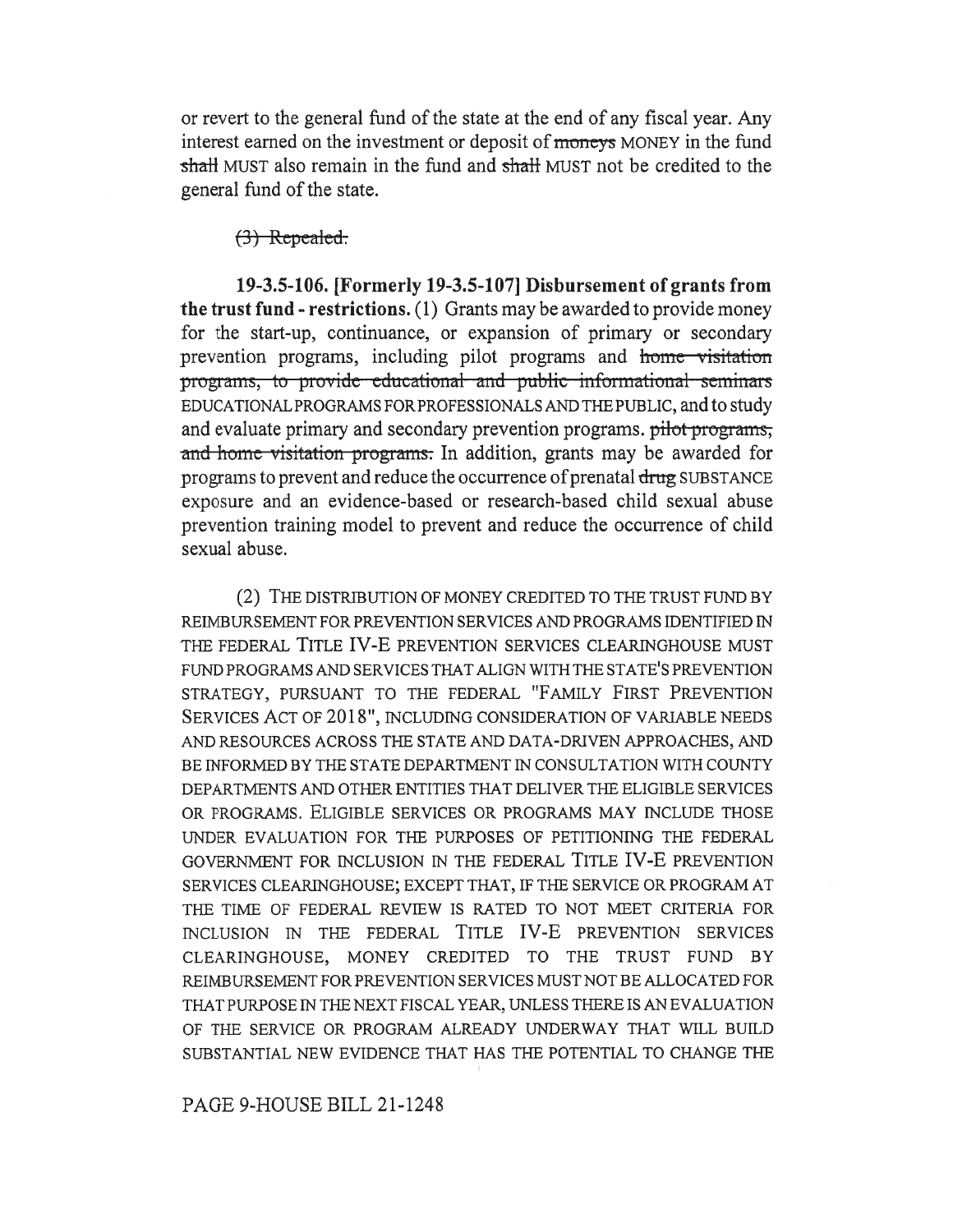SERVICE OR PROGRAM RATING, OR THE SERVICE OR PROGRAM HAS BEEN SUBMITTED TO THE FEDERAL CLEARINGHOUSE FOR RE-REVIEW.

 $(2)$  (3) The board shall have HAS discretion in determining the amount of money to be awarded under each grant; except that: TO OVERSEE THE DISBURSEMENT OF MONEY FROM THE TRUST FUND TO ENSURE ITS APPROPRIATE USE AND MAKE RECOMMENDATIONS FOR THE TOTAL GRANT AMOUNT TO BE AWARDED EACH YEAR.

(a) Until the total amount of assets in the trust fund exceeds five million dollars, not more than seventy-five percent of the moneys credited to the trust fund each year pursuant to section  $13-32-101(5)(a)(1)$ , C.R.S., plus any interest credited thereon to the trust fund during the previous year shall be available for disbursement or expenditure by the board; however, any other moneys deposited or maintained in the fund may be disbursed by the board pursuant to the provisions of this article in accordance with an appropriation from the fund made by the general assembly;

(b) After such time that the state treasurer certifies that the assets in the trust fund exceed five million dollars, no further moneys shall be collected for the trust fund pursuant to section  $13-32-101$  (5)(a)(I), C.R.S.; however, nothing in this paragraph (b) shall be construed to prohibit the continued collection of moneys for the trust fund pursuant to section  $19-3.5-105(1)(e);$ 

(c) After such time that the state treasurer certifies that the assets in the trust fund exceed five million dollars, only the interest credited to the trust fund, together with any moneys collected for such fund pursuant to section  $19-3.5-105(1)(e)$ , shall be available for disbursement or expenditure by the board.

 $(3)$  (4) Any grant or moneys received by the board and credited to the trust fund pursuant to section  $19-3.5-106$  (1)(b) shall not be subject to the disbursement restriction of paragraph  $(a)$  of subsection  $(2)$  of this section THE BOARD SHALL NOT AUTHORIZE ANY GRANT AWARDS PURSUANT TO SUBSECTION (1) OF THIS SECTION FOR POLITICAL, ELECTION, OR LOBBYING PURPOSES.

### 19-3.5-108. Repeal of article. (Repealed)

### PAGE 10-HOUSE BILL 21-1248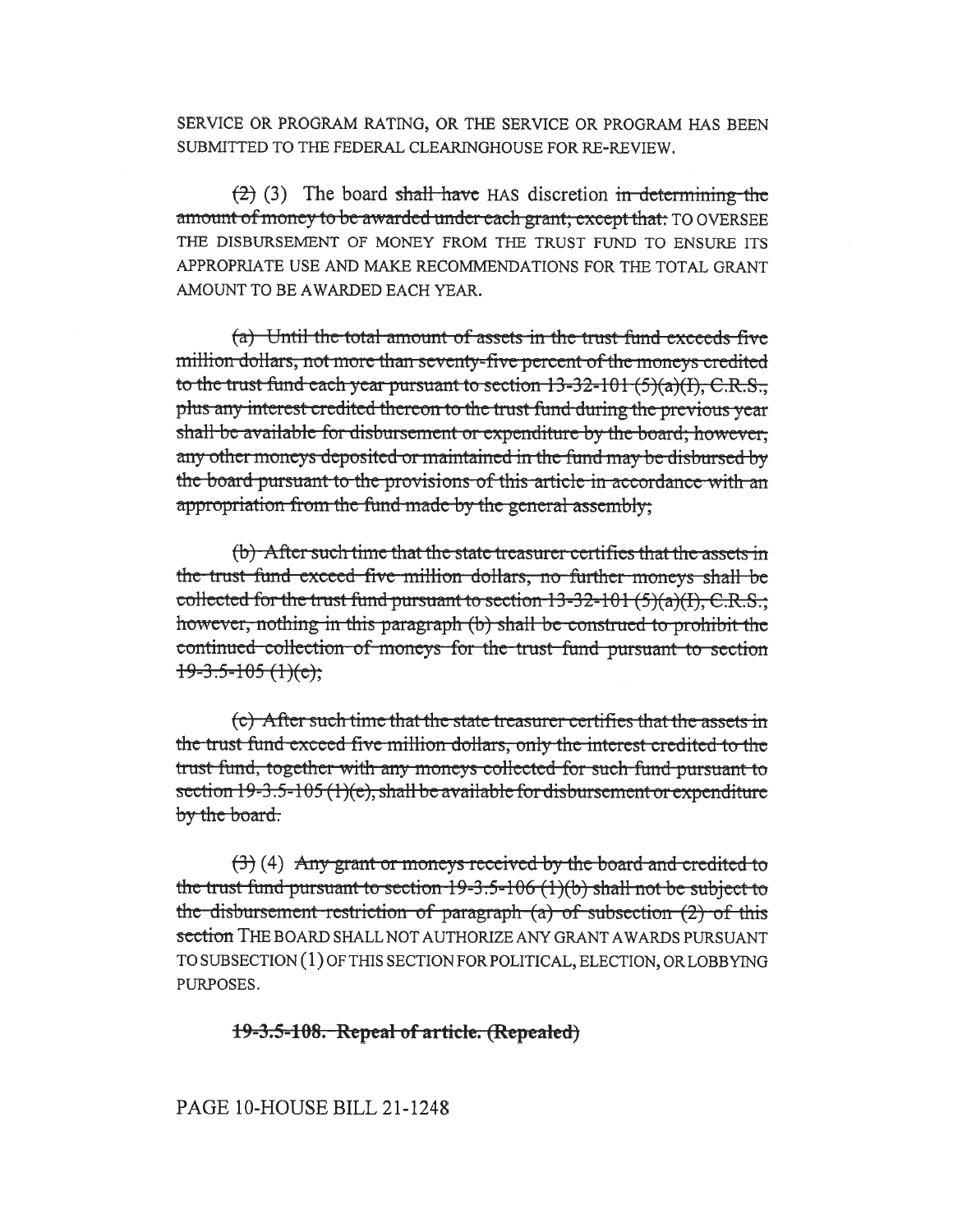19-3.5-107. [Formerly 19-3.5-109] Report - repeal of article. (1) The department of human services shall contract for an independent evaluation of the trust fund, including administrative costs of operating the trust fund and the cost-effectiveness and the impact of the grants on reducing and preventing child abuse. THE DEPARTMENT OF HUMAN SERVICES SHALL PROVIDE a report of the evaluation shall be provided to the house OF REPRESENTATIVES and senate health and human services committees, or any successor committees, by November 1, 2011, and by November 1, 2021 ON OR BEFORE NOVEMBER 1, 2026.

(2) This article ARTICLE 3.5 is repealed, effective  $July 1, 2022$  JULY 1, 2027.

SECTION 2. In Colorado Revised Statutes, 13-32-101, amend  $(5)(a)$  introductory portion and  $(5)(a)(I)$  as follows:

13-32-101. Docket fees in civil actions - judicial stabilization cash fund - justice center cash fund - justice center maintenance fund created - legislative declaration - report.  $(5)$   $(a)$  Each fee collected pursuant to paragraph (a) or (a.5) of subsection (1) SUBSECTION (1)(a) OR  $(1)(a.5)$  of this section shall MUST be transmitted to the state treasurer and divided as follows:

(I) Fifteen dollars shall MUST be deposited in the Colorado children's CHILD ABUSE PREVENTION trust fund created in section 19-3.5-106, C.R.S. SECTION 19-3.5-105;

SECTION 3. In Colorado Revised Statutes, 19-1-103, amend (16), (91), and (110) as follows:

19-1-103. Definitions. As used in this title 19 or in the specified portion of this title 19, unless the context otherwise requires:

(16) "Board", as used in article 3.5 of this title TITLE 19, means the Colorado children's trust fund CHILD ABUSE PREVENTION board created in section 19-3.5-104 SECTION 19-3.5-103.

(91) "Recipient", as used in article 3.5 of this  $\frac{t}{t}$  that  $\frac{t}{t}$  areas and is limited to a nonprofit or public organization that receives a grant from the trust fund created in section  $19-3.5-106$  SECTION 19-3.5-105.

PAGE 11-HOUSE BILL 21-1248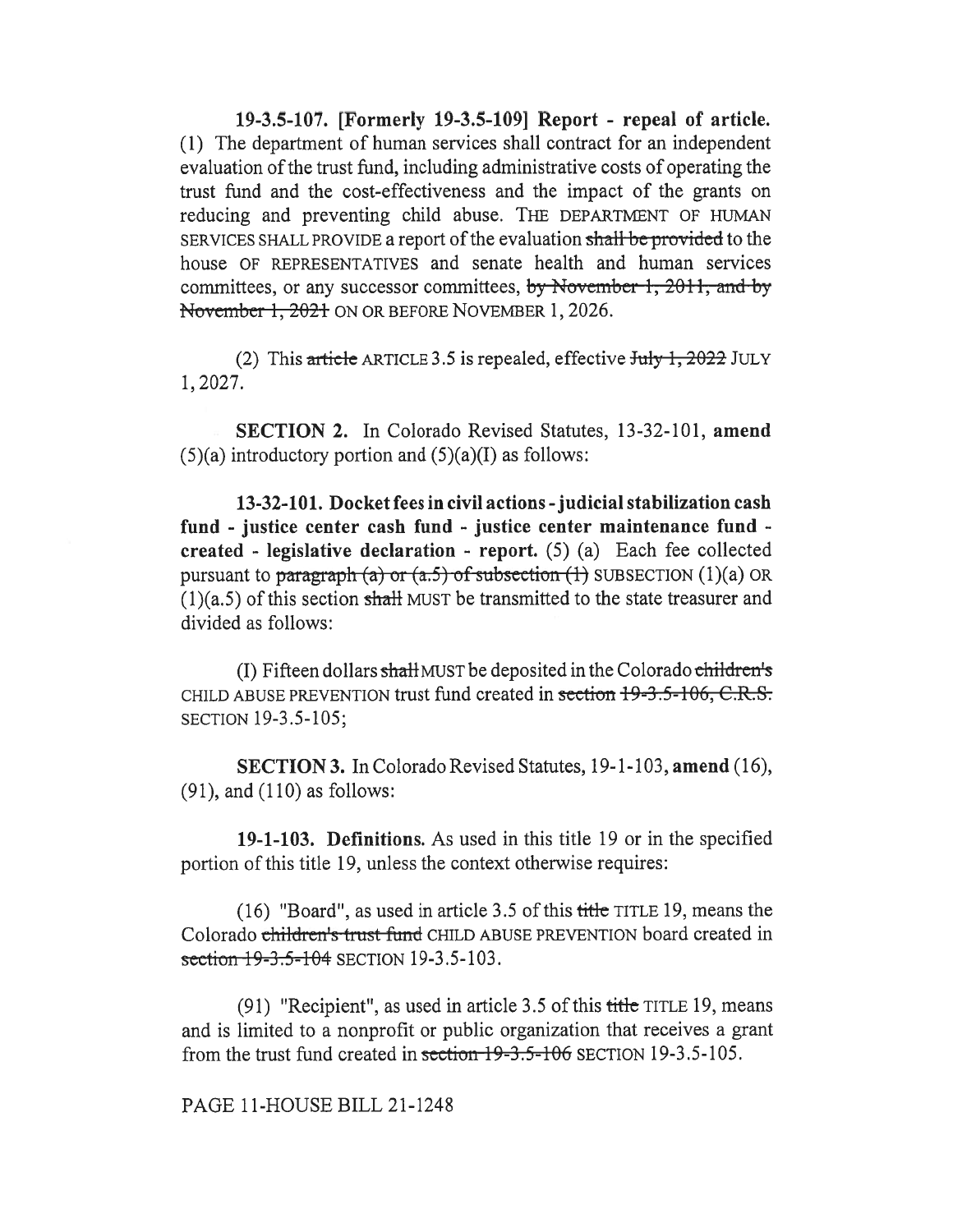$(110)$  "Trust fund", as used in article 3.5 of this title TITLE 19, means the Colorado children's CHILD ABUSE PREVENTION trust fund created in section 19-3.5-106 SECTION 19-3.5-105.

SECTION 4. In Colorado Revised Statutes, 24-1-120, amend (10) as follows:

24-1-120. Department of human services - creation. (10) The powers, duties, and functions of the Colorado children's trust-fund CHILD ABUSE PREVENTION board, created in section-19-3.5-104, C.R.S. SECTION 19-3.5-103, are transferred by a type 2 transfer to the department of human services.

SECTION 5. Appropriation. For the 2021-22 state fiscal year, \$890 is appropriated to the legislative department for use by the general assembly. This appropriation is from the general fund. To implement this act, the general assembly may use this appropriation for legislator per diem.

SECTION 6. Act subject to petition - effective date. This act takes effect at 12:01 a.m. on the day following the expiration of the ninety-day period after final adjournment of the general assembly; except that, if a referendum petition is filed pursuant to section 1 (3) of article V of the state constitution against this act or an item, section, or part of this act within such period, then the act, item, section, or part will not take effect unless approved by the people at the general election to be held in